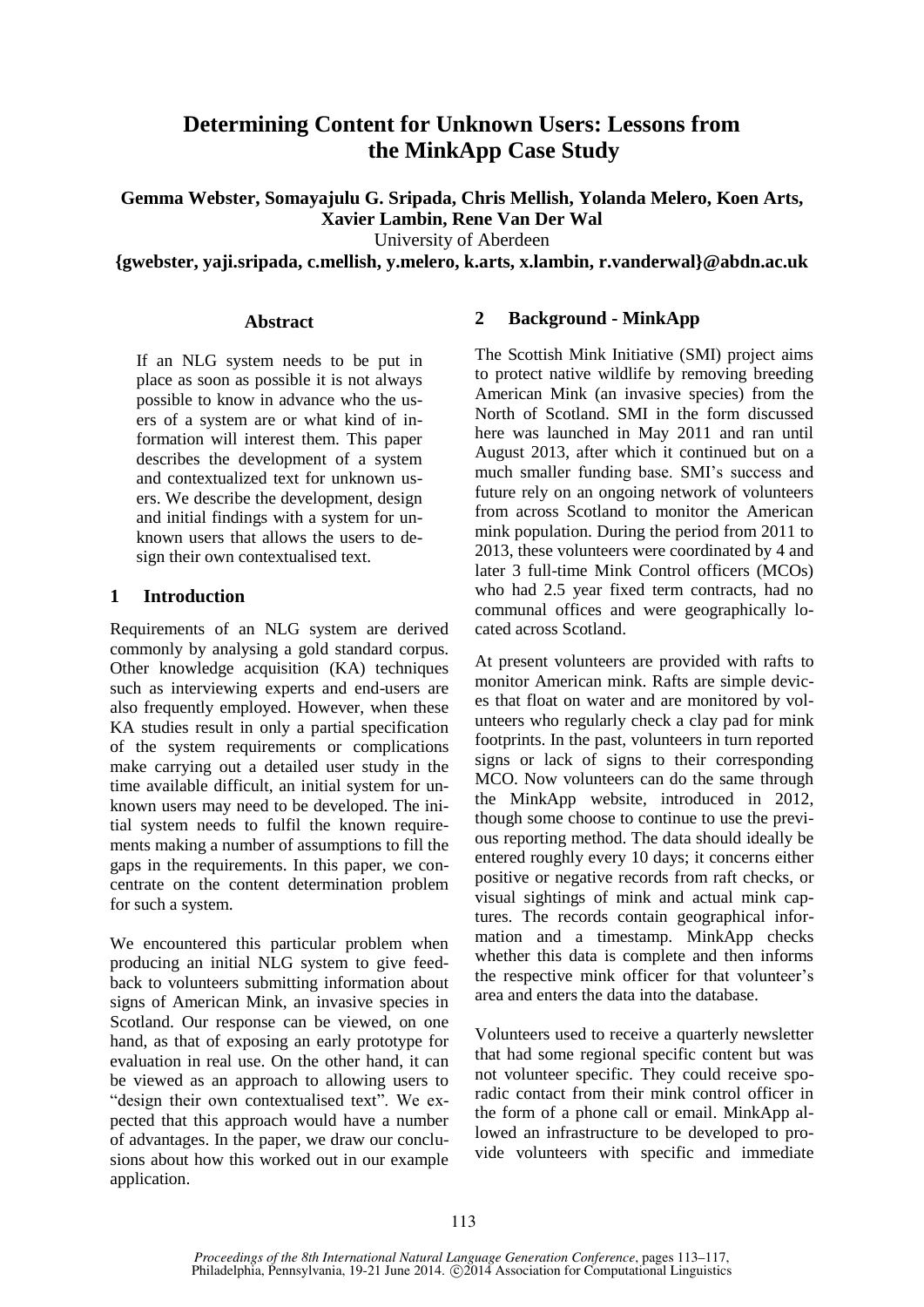feedback upon submission of their observations by means of contextualised feedback text.

SMI's funding base was severely reduced in August 2013 and MinkApp has proven central to its endurance. Volunteer activities of the SMI are now supported by staff from 10 local rivers and fisheries trusts (as one of their many activities). This limited amount of staff time available could make the development of automatic personalised feedback generation vital to allow volunteers to have tailored information on the progress of the project and to keep volunteers engaged.

# **3 The Problem - SMI Volunteers: The Unknown Users**

The nearest to a gold standard for what information to offer was the corpus of newsletters containing information on the project as a whole. However, we learned that these newsletters were often not read and we have no way of judging their level of success. These newsletters, along with emails and discussions conducted with SMI employees on their interactions with volunteers, however, gave us ideas about potential content that could be selected and indication of potential lexical structure and word use when addressing volunteers.

Although some SMI volunteers monitor mink as part of their job (e.g. gamekeepers), they could in fact be anyone with a desire to contribute to nature conservation. Volunteers are located in very disparate geographical locations across Scotland, with no set gender or age range and so volunteers' motivations, computer skills and professions are mostly unknown. Because of the range of types of people who could in principle be volunteers, they can be expected to be very varied.

It is extremely difficult to contact all volunteers as each SMI catchment is managed and organized in different ways and volunteers are contacted using different media e.g. mail, email, telephone, face-to-face. SMI is also careful to avoid attempting to contact volunteers too often, conscious that they are providing their services for free and should not be bothered unnecessarily. There is also some uncertainty about which volunteers are active, as records are often partial or out of date. It is known anecdotally from MCOs that many volunteers are unwilling to use any kind of computer system and so it is unclear what kind of people will be reached through MinkApp. Finally, most observations of mink

signs that arise are "null records", i.e. records of observing no mink prints on rafts. It is not known which volunteers will be sufficiently motivated to submit "null records" and which will remain apparently inactive because they have nothing positive to report.

So, even though there was a need for automatically generated feedback *now*, there was a real question of who the readers would be and how to select the content to include in the feedback.

# **4 Related Work**

A standard approach to establish user requirements for NLG is to assemble a corpus of human-authored texts and their associated inputs (Reiter & Dale, 2000). This can be the basis of deriving rules by hand, or one can attempt to replicate content selection rules from the corpus by machine learning (Duboue & McKeown, 2003; Konstas & Lapata, 2012). To produce a useful corpus, however, one has to know one's users or have reliable expert authors.

As first pointed out by Levine et al. (1991), an NLG system that produces *hypertext,* rather than straight text, can avoid some content selection decisions, as the user makes some of these decisions by selecting links to follow. A similar advantage applies to other adaptive hypertext systems (Brusilovsky, 2001). Another general possibility is to allow users to design aspects of the texts they receive. For instance, ICONOCLAST (Power, Scott, & Bouayad-Agha, 2003) allows users to make choices about text style. However, relatively little is known about how such approaches work 'in the wild'.

Various previous work has attempted to build models of users through observing interactions with an interface (Fischer, 2001). Alternatively, it is possible to explicitly ask questions to the user about their interests (Tintarev & Masthoff, 2008), though this requires the users to have the time and motivation to take part in an initial activity with no direct reward.

Our approach can be seen to have similarities with hypertext generation, in that we are offering alternative texts to users, and non-invasive approaches to user modelling.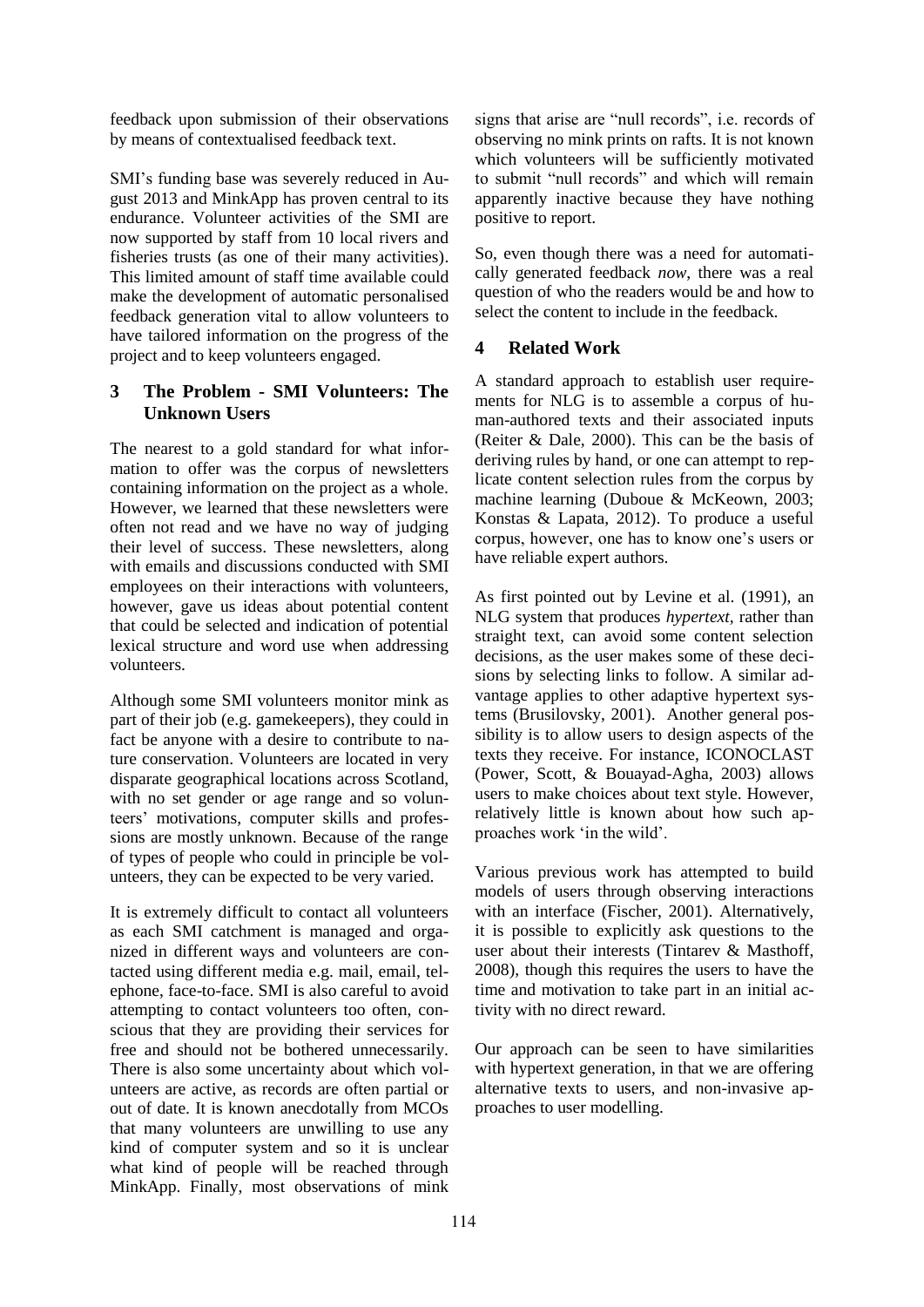# **5 Approach to Content Selection**

To overcome the 'unknown' user and 'unknown' feedback problem it was decided to implement a relatively quick exploratory tool that could be used to help understand user requirements, provide initial evaluation of feedback content and build an understanding of user interests. To achieve these aims we developed a tool that allows users to generate their own text, selecting content from a larger set of possibilities. The information on the type of feedback generated by the user would allow us to investigate user stereotypes, their detection and the automatic adaptation of content based on their interests (Zancanaro, Kuflik, Boger, Goren-Bar, & Goldwasser, 2007).

#### **5.1 Exploratory Tool - The Feedback Form**

The feedback form (Figure 1) is displayed to users of the MinkApp system once they have submitted a raft check. The form allows the user to select which raft they wish to have their feedback generated on from a list of the rafts they manage. The users have four types of information they can select to have feedback generated on: Signs (information on signs of mink reported through raft checks), Captures (information on mink captures), My Rafts (information on their personal raft checks and submission record) and Mink Ecology (information on mink behaviour and seasonality).

Two of the four options, Signs and Captures, allow the user to select to what geographic scale they would like their feedback based on: the whole of the SMI project area, their river or their catchment – the geographical region that they report to e.g. Aberdeenshire, Tayside etc.



Once the user has made their selection the personalised feedback based on their choices is generated and displayed along with an option to rank how interesting they found this feedback or any comments they wish to make. The user can generate multiple texts in one session. All data from each click of an option, the generated text and user comments on the text are recorded.

#### **5.2 Generation of the paragraphs**

The structure of the text is separated out into self-contained paragraphs to allow analysis of what volunteers regularly view. For each type, the structure of the generated paragraph is determined by a simple schema:

#### **Signs:**

Neighbourhood (based on user selection) – *In the Don catchment there have been 6 signs of mink reported over the past 12 months which is higher than the previous 12 months*

Additional Information / Motivation – *Mink are coming into your area to replace captured mink. This shows your area has good ecology for mink and it is important to keep monitoring.*

Personal – *There have been no signs of mink (in the form of either footprints or scat) in the past 30 days. No signs of mink recently does not mean they are gone - remain vigilant.*

#### **Captures:**

Neighbourhood (based on user selection) – *In the Spey catchment we have trapped 5 mink over the past 12 months which is lower than the previous 12 months.*

Additional Information / Motivation – *Information available on this year's captures: An adult female mink was captured on: 2014-02-19.*

#### **My Rafts:**

Personal –*You have been very active over the past 60 days with 7 'no mink signs' reported and 2 signs of mink (in the form of either footprints or scat) reported, the last of which was logged on 14 Sep 2013 23:00:00 GMT.*

Additional Information / Motivation – *Please keep checking your raft as this evidence means there are mink in your area.*

#### **Mink Ecology:**

Temporal - *We are in the normal mink breeding season!* 

Motivation – *During the breeding season female mink will defend an area covering approximately 1.5 miles.* 

Additional Information - *Female mink are small enough to fit into water vole burrows which they explore in search of prey.Did you know there can be brown, black, purple, white and silver mink which reflects the colours bred for fur?*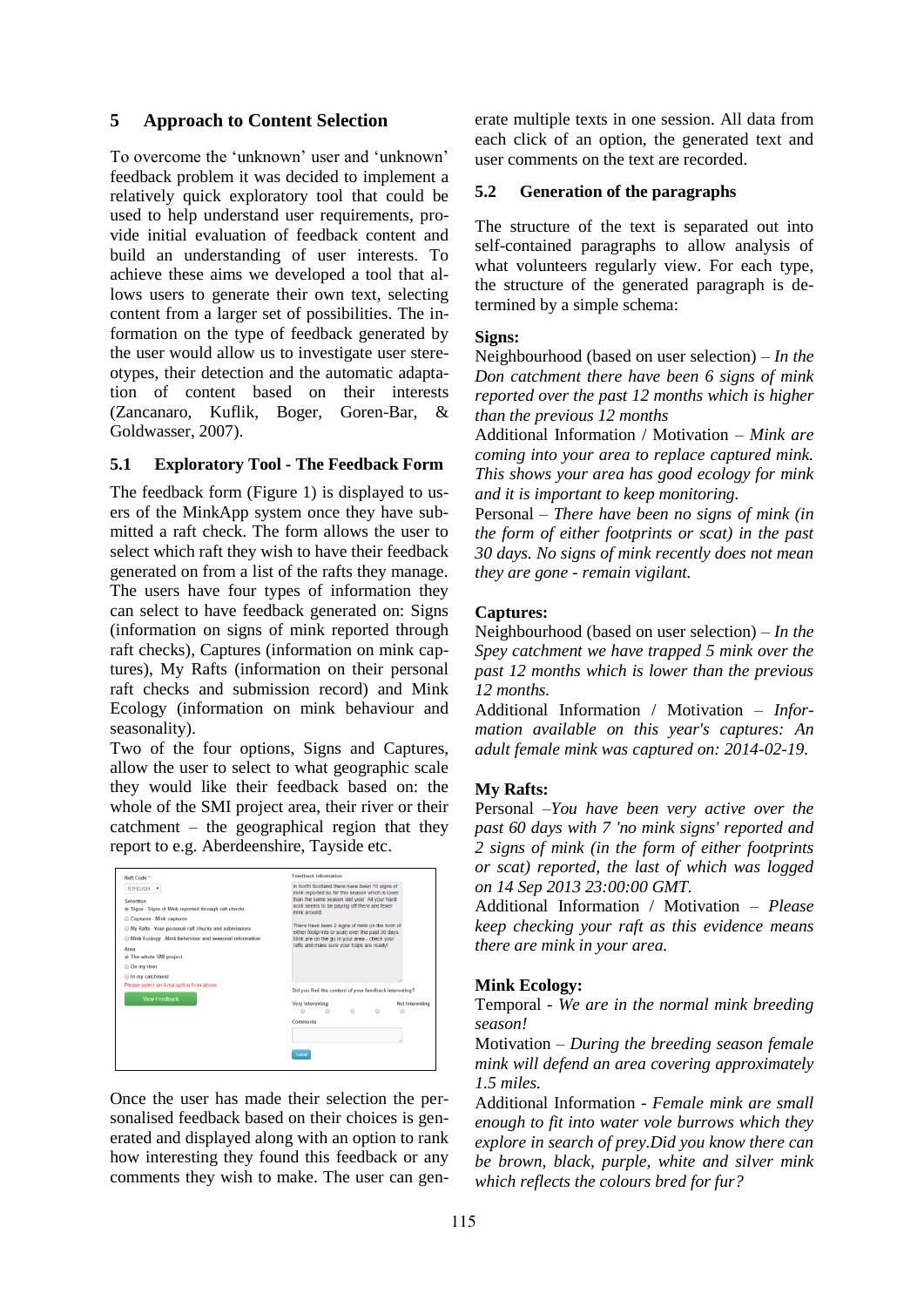To produce the actual content to fill the slots of the schemas, the system was designed to reason over geographical location to allow examination of the various notions of neighbourhood (Tintarev et al 2012). The system also looks at temporal trends when developing text based on the number of record submissions for a given time. The system initially looks at record submissions in the past week then opens out to a month, season and finally activity between the same seasons on different years. This use of temporal trends ensures volunteers are supplied with the most relevant (recent) mink activity information first in busy periods such as the breeding season but ensures 'cleared' areas with little mink activity are still provided with informative feedback.

# **6 Evaluation of the Feedback Approach**

We were initially apprehensive about how much usage the feedback system would get. MinkApp was launched through the SMI newsletters, but we knew that volunteers were not always receiving or reading these. Also it turned out that the initial estimate of active volunteers was overinflated. Indeed, initially the usage of MinkApp in general was much lower than was expected. So we worked hard to promote the system, for instance asking the fisheries trusts to actively ask any volunteers they had contact with if they had heard of MinkApp and to try to use it. As a result, we did manage to increase the system usage to a level where some initial conclusions can be drawn.

MinkApp and specifically the feedback form use were monitored for 50 days (7 weeks). During this time 308 raft checks were submitted by volunteers for 98 different rafts by 44 unique users. The feedback system was used by volunteers to generate 113 different texts about 36 different rafts. 32 out of the 44 (72.7%) of all MinkApp users requested generated feedback at least once.

In 47% of the feedback form use sessions multiple texts were generated and there are some particularly interesting use patterns:

 "Regular explorer": One user accessed MinkApp seven times and generated feedback text on every use: 1 text, 3 texts, 5 texts, 5 texts, 4 texts, 2 texts and 1 text

- "Periodic explorer": One user accessed MinkApp six times and generated at least one feedback text on every second use
- "Try once only": The user who accessed MinkApp the most with eleven different sessions only generated feedback text on their first use of MinkApp.

These different patterns of use require further investigation as the number of users using MinkApp increases. The patterns can be affected by idiosyncratic factors. For instance, one volunteer informed the project coordinator that they continually selected Captures within their area as they had caught a mink and their capture had not yet been added to the system - the volunteer was using the feedback form to monitor how long it took for mink capture data to appear in MinkApp.

Of the four types of information available to volunteers Signs was the most viewed although Captures was what SMI staff had felt volunteers would be most interested in. Signs had 56.6% of the overall use and catchment was the most widely selected option for geographic area for both Signs and Captures. However there was no clearly predominant second choice for information option with Captures and My Rafts having only 2.7% of a difference within their use. Mink Ecology was the least used category, partly to do with the lack of clarity in the name 'Mink Ecology'. Signs on a local geographical scale were the most common selection for volunteers but the actual use was not clear enough to support a fixed text type or removing other options.

# **7 Conclusions**

The results of this initial study did support the value of feedback to volunteers (more directly than we would have been able to determine in advance) with 73% of volunteers choosing to generate feedback. The feedback enabled us to offer contextualized information to volunteers quickly, without initial extensive user studies, which was very important for supporting the continuation of SMI.

The fact that the volunteer population was relatively unknown meant that there were some unpleasant surprises in terms of uptake and interest. It was necessary to make special efforts to encourage participation to get larger numbers.